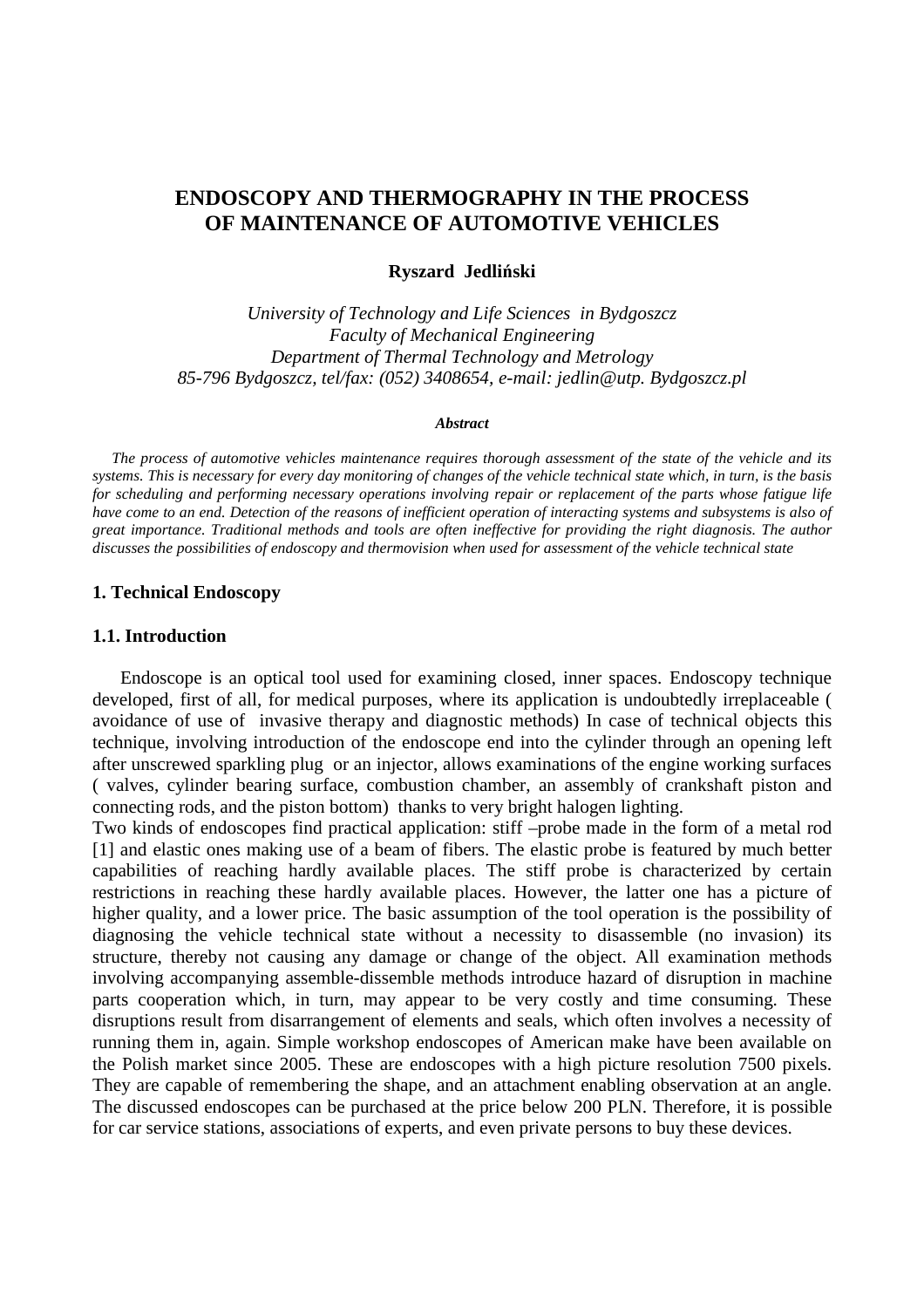# **1.2. Practical Aspects of Using Endoscopy in Engineering**

As far as evaluation of diagnostic susceptibility of automotive vehicles is concerned, it should be noted that they are not adjusted to being examined with the use of endoscopy. Constructors did not design appropriate ways of access to basic engine subassemblies or drive systems of vehicles. In practice only openings designed for the sparkling plug and injectors are used, this being the only way to see the head from the side of the cylinder, the piston surface or the valve head. Fig.1 presents a view of an open exhaust valve recorded by means of an endoscope (carbon deposit visible on the valve walls).



*Fig. 1 View of an open exhaust valve recorded by an endoscope ( carbon deposit visible on the walls of the valve)* 

 As for the remaining sets of automotive vehicles assemblies, apart from applicability for identification of the engine and chassis numbers it can be widely employed for assessment of the vehicle body state using its technological openings. It is the only way of looking into closed profiles as well as exposure and assessment of the metal plate corrosive wear. (fig.2).



*Fig. 2 View recorded by an endoscope: corroded surface of metal plate of a closed profile of an automotive vehicle door* 

Possibilities that are provided by endoscopy could be largely extended if constructors took into consideration design of proper ways of access to 'inner organs' of an engine. This refers mainly to the valve system and the assembly of crankshaft piston connecting rods (fig.3).

In order to demonstrate the possibilities of endoscopy, when applied in vehicle technical service, we can refer to one case when a transport company applied with a request to explain some unserviceability. It was about finding reasons of inefficient work of an engine. The symptoms were: difficulties to start the engine, decreased power, black exhaust fumes and knocks coming from the crankshaft-piston area.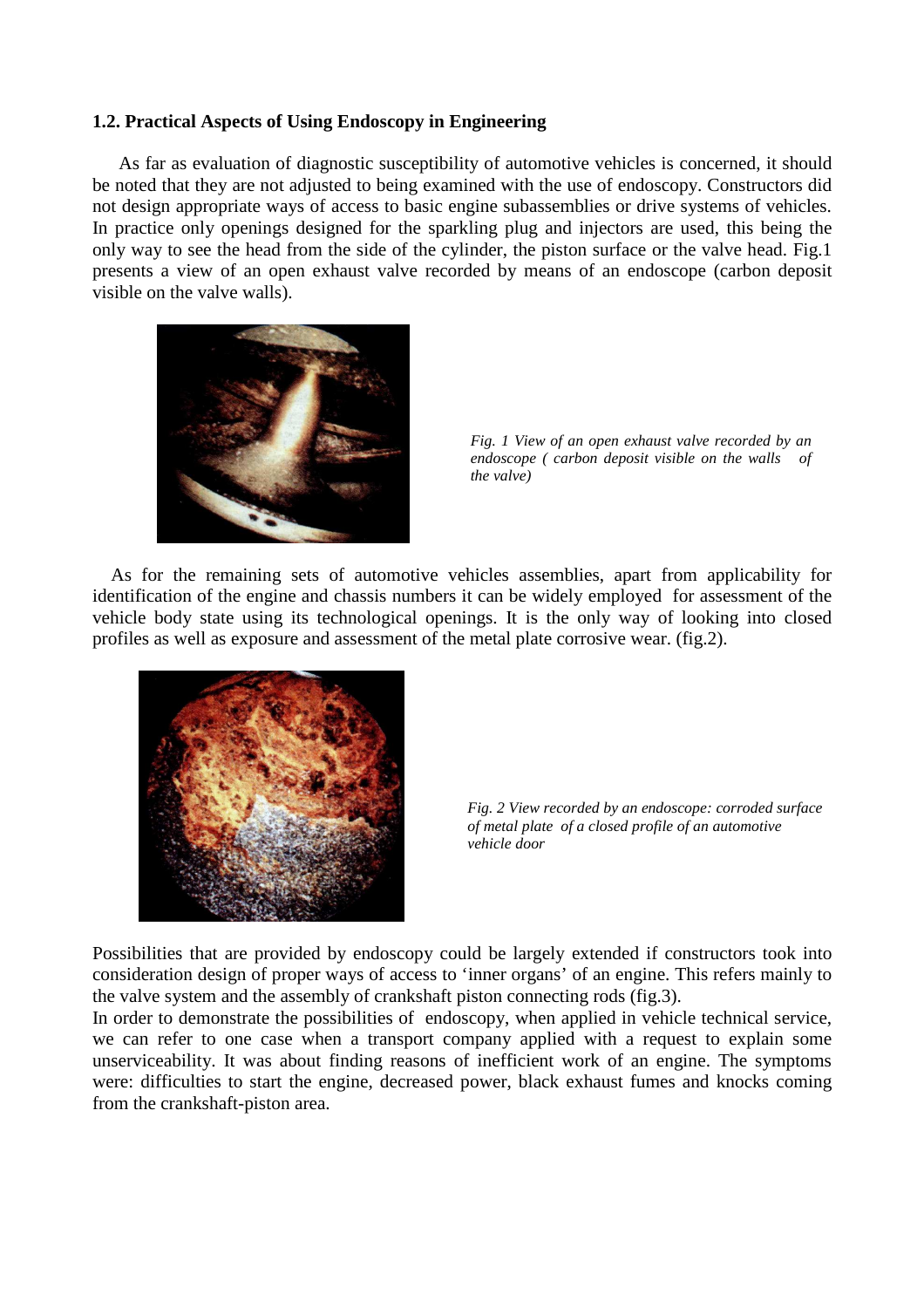

*Fig.3 proposed places of the endoscope access to the engine inside: 1-opening of the injector or the ignition spark, 2- blinded opening in the valve cover, 3- bayonet opening of the oil level meter, 4- opening for introducing endoscope in order to assess the state of the crankshaft piston system* 

After getting familiar with the engine maintenance course (work cards, damage register, service register) a measurement of compression pressure was carried out in particular chambers of the engine in question.

The measurement result (fig.4) showed unmistakably too low compression pressure in one of the cylinders. Before having this measurement performed the owner of the car had made several attempts to repair it, including injection pump regulation, replacement of fuel filters and high pressure cycle.



*Fig 4 Results of compression pressure measurement in cylinders* 



*Fig.5 Comparative cycle of a self ignition engine*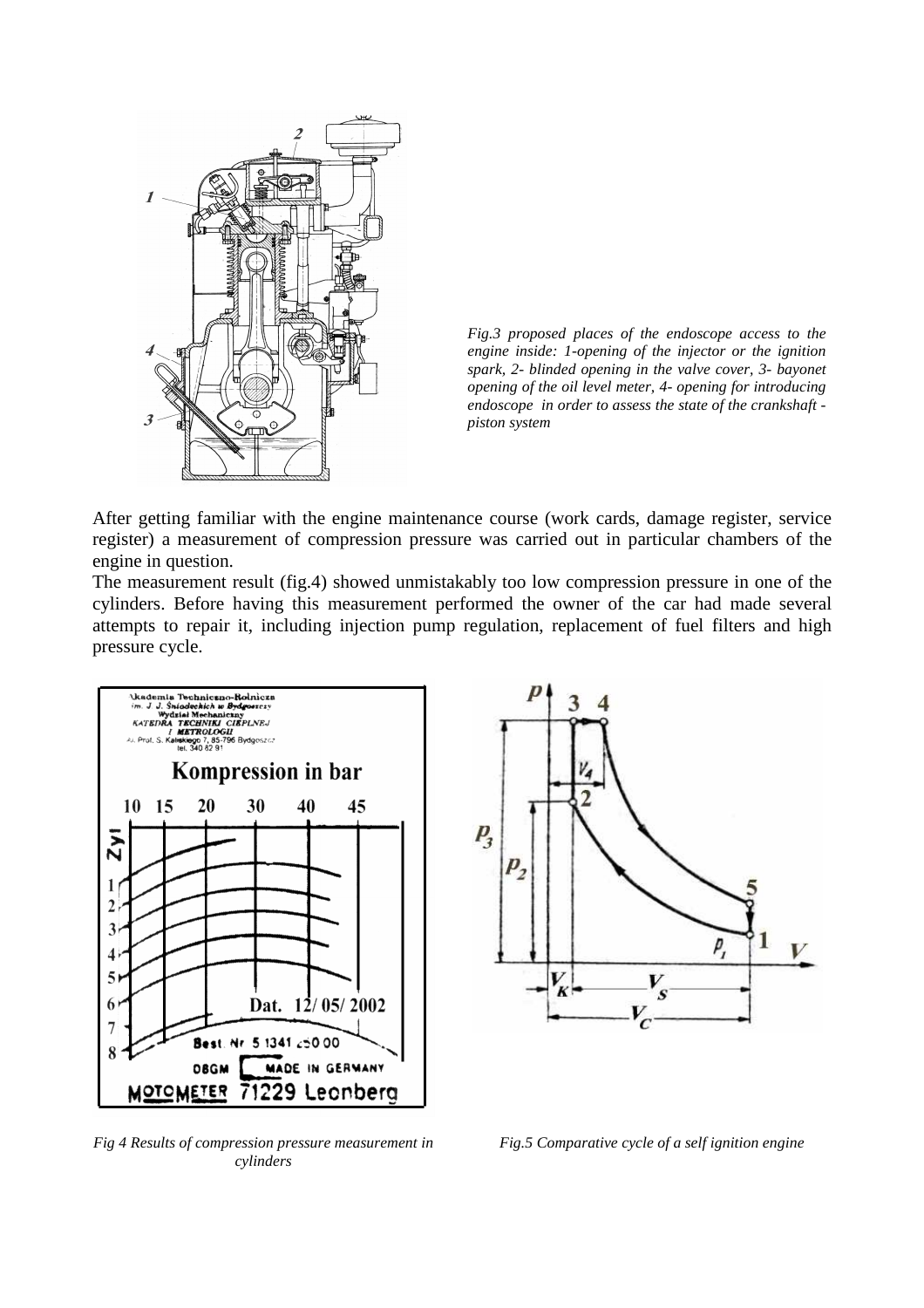Before starting activities connected with disassembly of the engine, an attempt was made to determine analytically real parameters characterizing the engine in question. Thus, the pressure at the end of the compression weld  $p_2$  can be calculated [4] from the dependence:

$$
p_2 = p_1 \cdot \mathcal{E} \tag{1}
$$

hence, the compression degree value  $\varepsilon = \frac{1}{4}$ *p p* 1  $\varepsilon = \sqrt{\frac{P_2}{P_1}}$ . Using the calculated compression degree value the temperature of the compressed air, in point 2 of the comparative cycle, was determined from the formula:

$$
T_2 = T_1 \cdot \mathcal{E}^{n-1} \tag{2}
$$

Calculation results are set up in Table 1.

*Table 1 Setting up of calculations of compression degrees and temperatures* 

| Specification | Compression | Temperature at the end of the |
|---------------|-------------|-------------------------------|
|               | degree      | compression stroke            |
| Cylinder IIVI |             |                               |
| I cylinder    |             |                               |

As the calculations show the compression degree in cylinder 1 varies significantly from the values in the remaining cylinders.

In result of decreased compression pressure at the end of the compression stroke, temperature in cylinder 1 did not reach the required value of about 900 K [4]. It was the cause of disruption of the combustion process in this cylinder which resulted in inducing less power and black exhaust fumes. In result of carried out disassembly it was revealed that the cause of the problem was a twisted connecting rod, and in consequence damage of the cylinder sleeve in cylinder 1 (fig.6).



*Fig. 6 View of damaged: a) connecting rod, b) cylinder sleeve* 

A conclusion can be drawn that reasons of the engine inefficiency could be found out much earlier if there had been possibilities of using an endoscope for examinations of the crankcase interior. Also, the costs connected with the vehicle demurrage and other indispensable service activities.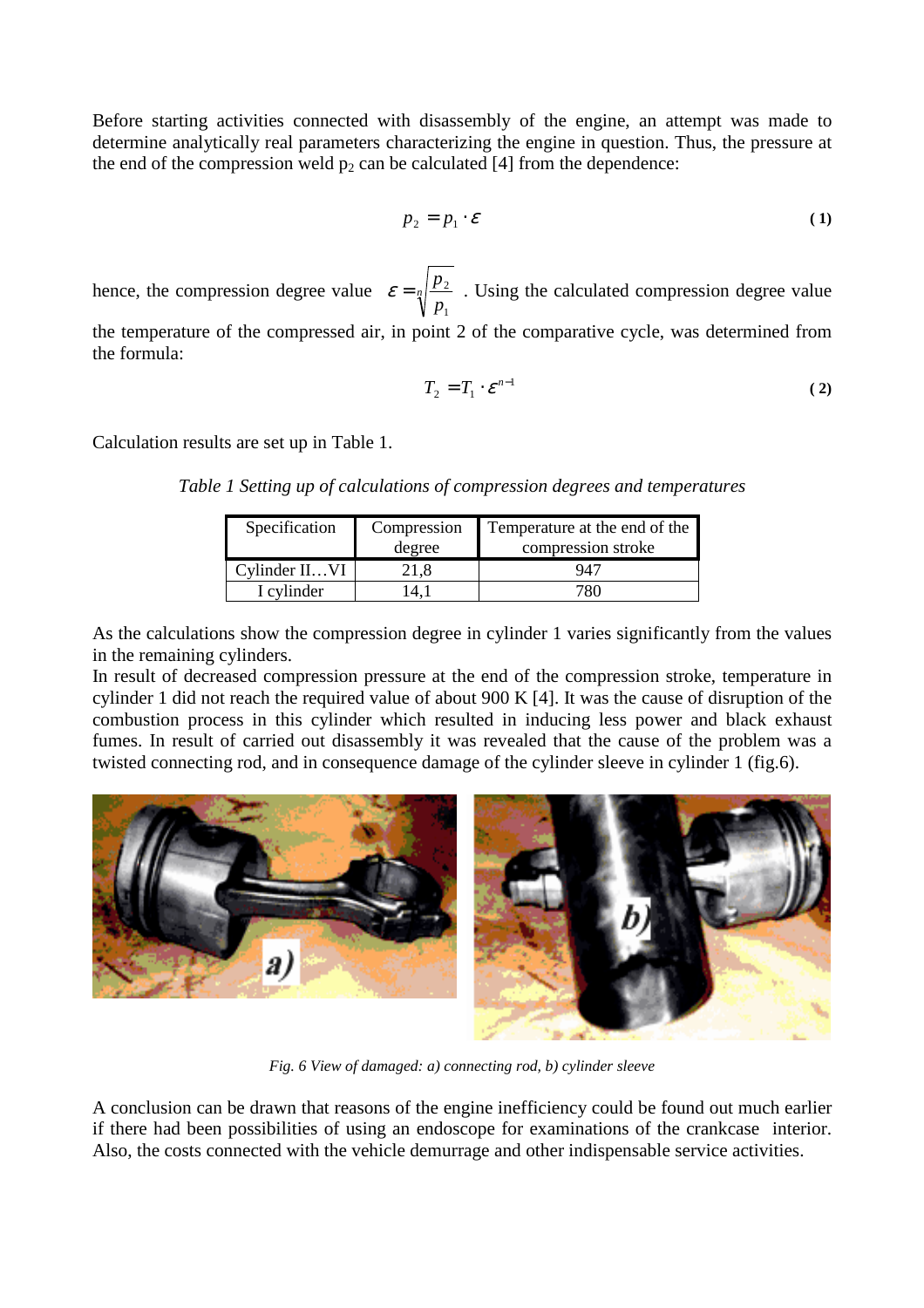#### **2. Using Thermography in the Process of Vehicle State Monitoring**

# **2.1. Introduction**

Each body with temperature higher than absolute zero is the source of radiation in the band of infrared IR, and its intensity depends on the body surface temperature and features. Thermovisual apparatus is a variety of television sensitive to a fragment of infrared radiation range. Creation of a thermo-visual picture consist in recording radiation emitted by a given object by a camera, and next processing it into a colored map of temperatures. While measuring infrared radiation emitted by a given body also the body temperature is being measured in an indirect way. For a perfectly black body the correlation of temperature with infrared radiation intensity is presented in the following way:

$$
T = \sqrt[4]{\frac{E_o}{C_o}} \cdot 100
$$
 (3)

where:

Eo - thermal radiation intensity, W/m2

Co- radiation constant of a perfectly black body is equal to 5.77  $\frac{W}{m^2 \cdot K^4}$ *W* ⋅

T – absolute temperature of K surface.

Thermovision system enables measurement of temperature in a non contact way, and in many points at the same time. However, it must be remembered that temperatures can be compared directly only within one material. The body radiation power depends on its temperature, therefore, warmer places are brighter in the visible picture. Thermovion measurement of temperature makes it possible to define distribution of temperatures on the whole surface of the examined object. Thermovision examination results can be used for assessment of heat losses from power engineering devices and other objects as well as for localization of their occurrences.

Thermovisual measurements enable detection of potential hazards early enough to schedule service and repair activities, thereby, avoiding costs connected with demurrage or unexpected failures. Application of thermovision in scientific research improves significantly the quality of gained information on thermodynamic processes, heat exchange or cooling conditions.

# **2.2. Practical aspects of thermo-vision in the process of vehicle maintenance**

Thanks to the fact that this kind of examination enables making a temperature map of the whole engine, the analysis of values for particular components of thermal balance for different fuels and parameters of the engine work has become easier. As it is known [4] the heat gained from fuel combustion can not be exchanged fully into mechanical work. In the combustion engine the amount of heat exchanged into practical work is equal merely to 25-40% of the heat generated in result of fuel combustion. The remaining heat, in the amount of 60-75 %, escapes with exhaust gases, or is carried away by a cooling factor or is included in other thermal losses. In order to assess utilization of the heat supplied to the engine a thermal balance is made. General equation of the outer balance has the form:

$$
Q = Q_e + Q_{ch} + Q_w + Q_n + Q_r, \quad \frac{J}{h}
$$
 (4)

where: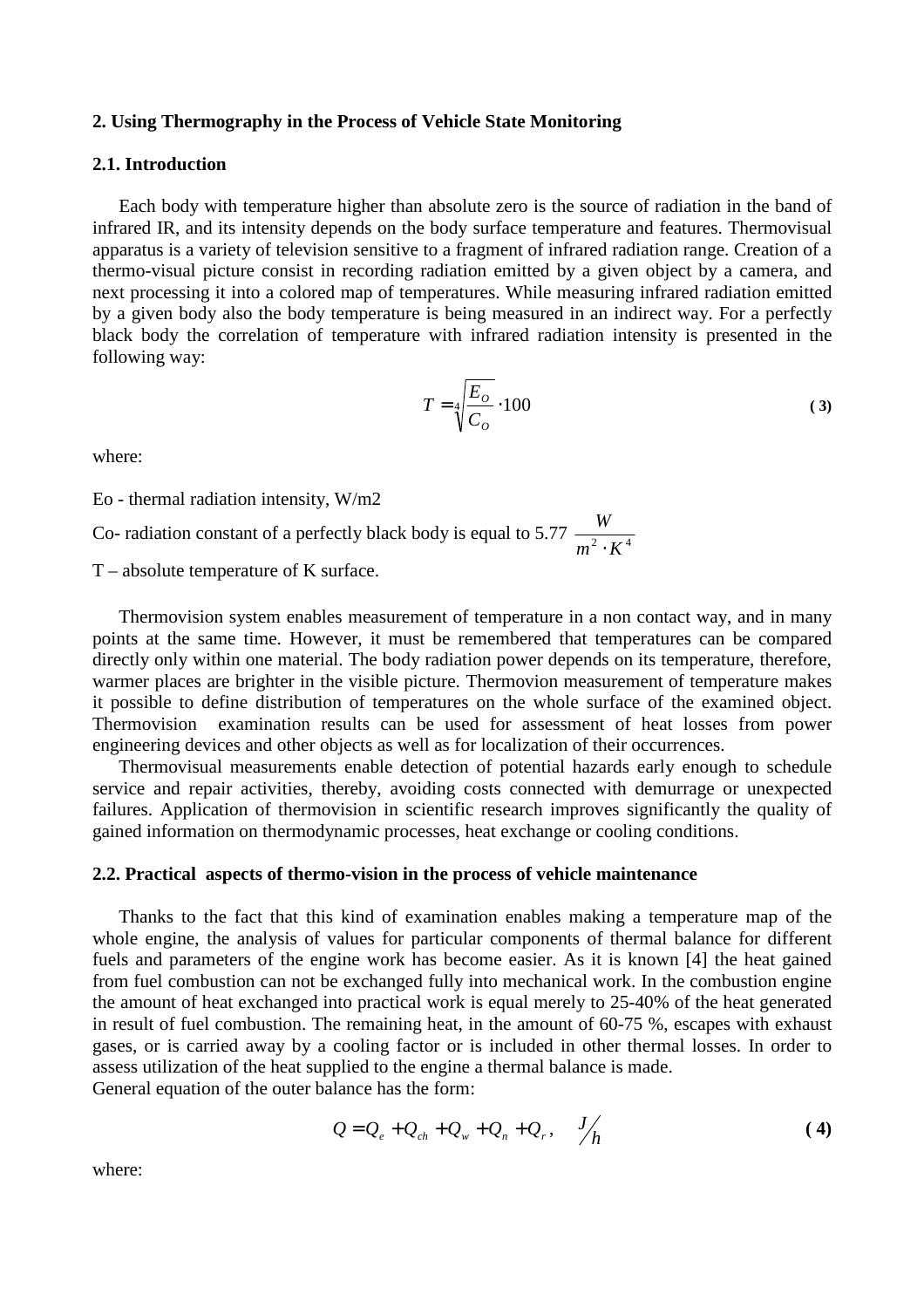Q - heat supplied to the engine in J/h Qe- usable heat (changed into usable work) in J/h Qch- cooling losses  $Q_w$  –outlet losses in J/h Qn – losses of incomplete combustion in J/h  $Qr -$  the rest of balance in J/h

Energy losses increase the temperature of the engine parts and elements After reaching proper temperature of the engine work, the cooling and lubrication systems carry away the excess of thermal energy. The amount of carried away energy can not be too big. This is supposed to maintain the engine temperature within the required range. High temperature is also very dangerous for the engine and here thermo-vision makes it possible to reveal this fact early including the cause of such a situation. In turn, in result of too low temperature of the engine the process of fuel combustion and evaporation is disturbed. Part of not combusted fuel goes to the exhaust system where frequently occurs its firing accompanied by increase in temperature of the exhaust system elements which is also recorded by the thermovision camera.

In the Department of Thermal Technology and Metrology initial thermographic examinations of a combustion engine were performed with the use of thermograph V-20. The examined object was a high-pressure, four-stroke, 6-cylinder combustion engine S-359M.The engine is cooled by a liquid with a cycle forced by a pump. Thermograph V-20 (thermo-graphic camera) that was used, is a device designed for non contact representation of the temperature distribution on the examined area, on the basis of infrared radiation power measurement emitted by particular elements of this surface.



*Fig.7 Thermo-graphic camera V-20* 

Results of the measurement are presented in the form of a colored thermogram Thermographic pictures were obtained in result of scanning the engine heated surfaces.. Some of them are presented in this article.(fig.8, 9,10). The engine heads, exhaust collector, exhaust pipe, the engine body, oil sump - right after starting and after a certain time of work, were important places to examine. It allowed evaluation of the engine rise dynamics, during its work both without and with service load.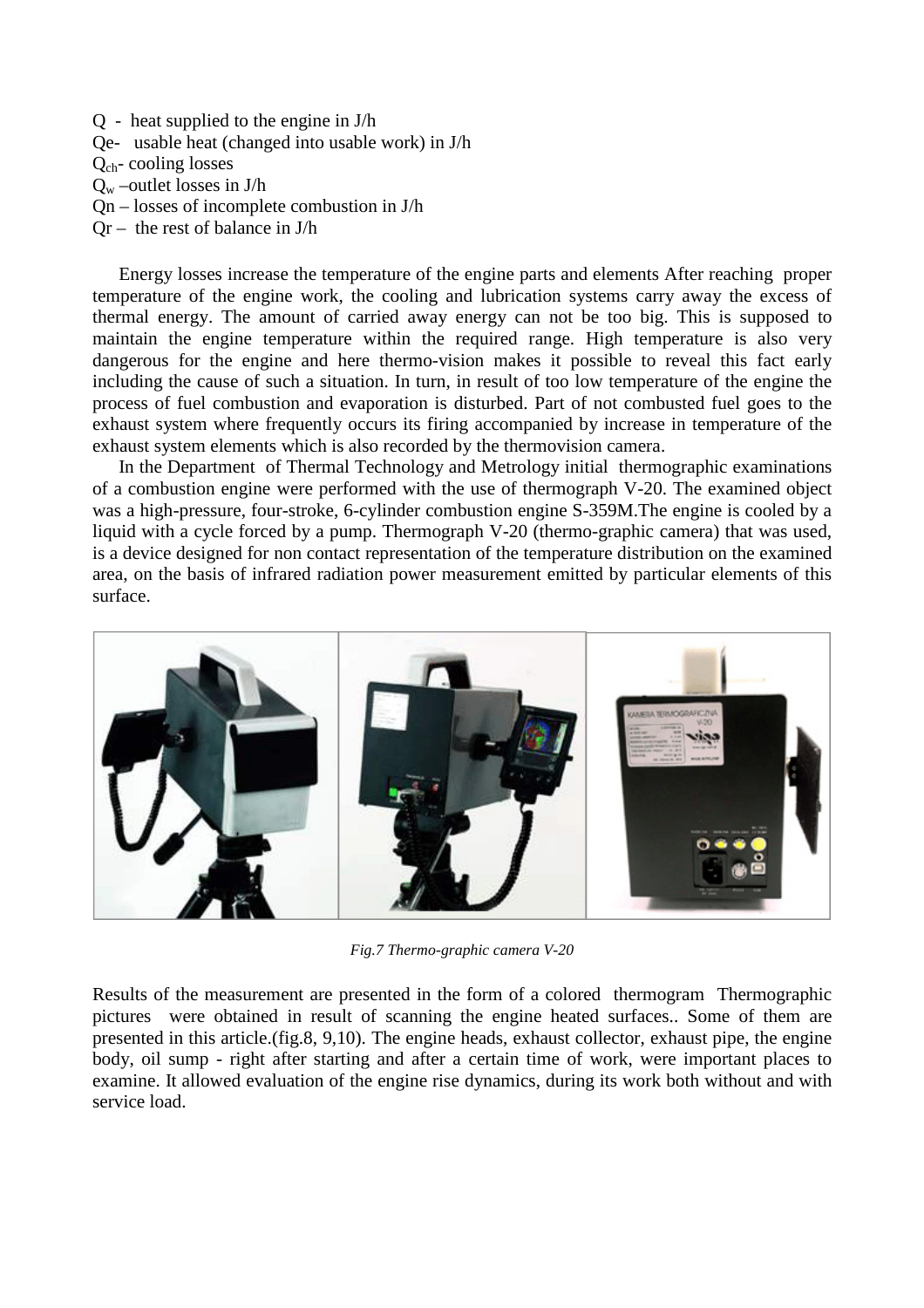

*Fig.8 Thermograph of exhaust collector of an engine without service load made after 5 min. from the engine start* 



*Fig. 9. Thermograph of an exhaust collector of an engine working without service load made after 20 min. from the start* 



*Fig.10. Thermographic picture of an engine radiator made after 40 min. from the engine start.*